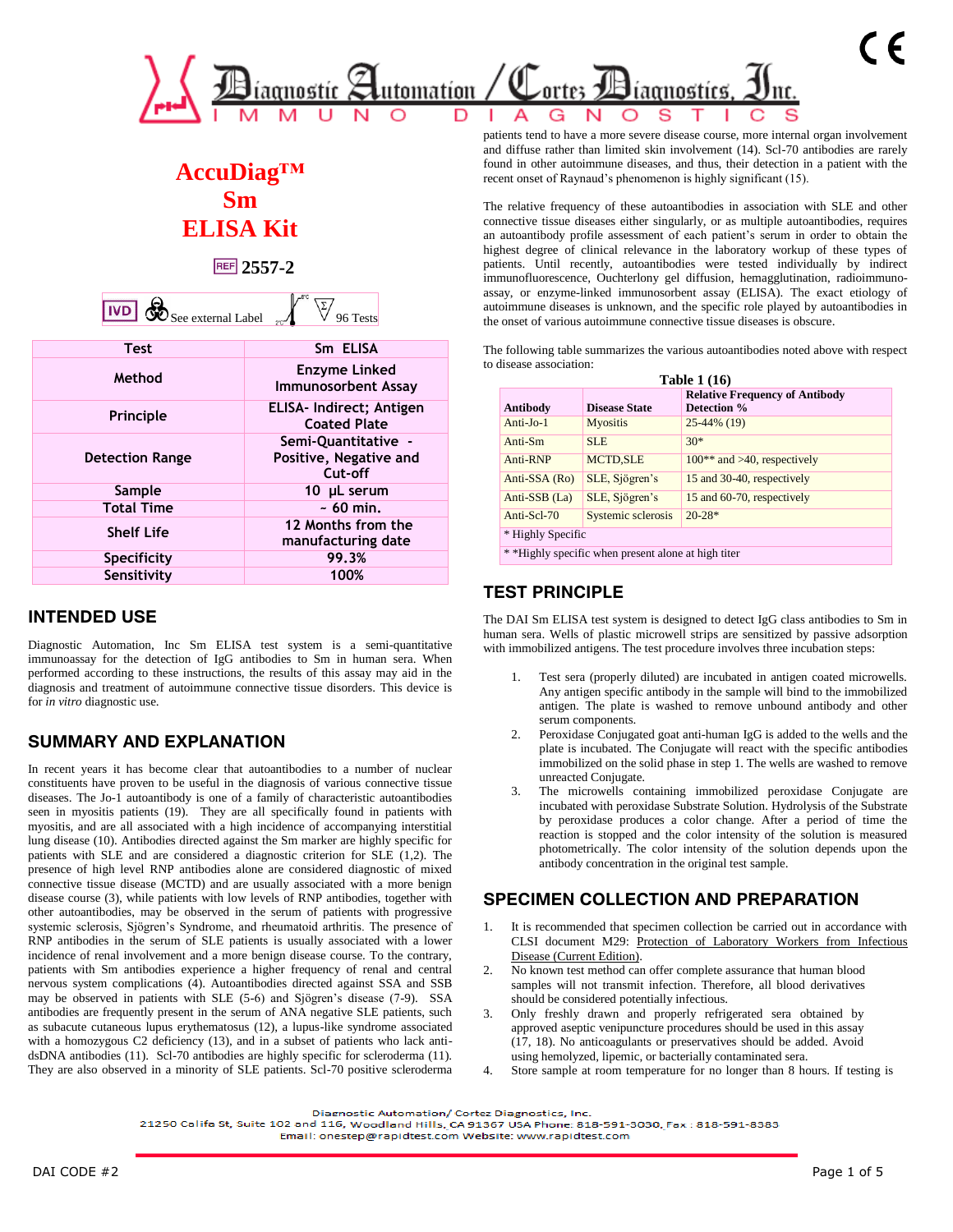

not performed within 8 hours, sera may be stored between 2 and 8°C for no longer than 48 hours. If delay in testing is anticipated, store test sera at – 20°C or lower. Avoid multiple freeze/thaw cycles that may cause loss of antibody activity and give erroneous results. It is the responsibility of of the individual laboratory to use all available references and/or its own studies to determine stability criteria for its laboratory (21).

# **MATERIALS AND COMPONENTS**

#### **Materials provided with the test kits**

Each kit contains the following components in sufficient quantities to perform the number of tests indicated on packaging label. **Note: All reactive reagents contain sodium azide as a preservative at a concentration of <0.1% (w/v): Calibrator, Controls, and Sample Diluent.** 

- 1. **Plate:** 96 wells configured in twelve, 1x 8-well, strips coated with inactivated antigen. The strips are packaged in a strip holder and sealed in an envelope with desiccant.
- 2. **Conjugate:** Conjugated (horseradish peroxidase) goat anti-human IgG (Fc chain specific).One, 15 mL, white- capped bottle. Ready to use.
- 3. **Positive Control (Human Serum):** One, 0.35 mL, red-cap vial.
- 4. **Calibrator (Human Serum):** One, 0.5mL, blue-cap vial.
- 5. **Negative Control (Human Serum):** One, 0.35mL, green-cap vial.
- Sample Diluent: One, 30mL, green-cap, bottle containing Tween-20, bovine serum albumin and phosphate-buffered-saline, (pH  $7.2 \pm 0.2$ ). Ready to use. **Note: The Sample Diluent will change color when combined with serum.**
- 7. **TMB:** One, 15 mL, amber-capped, amber bottle containing 3, 3', 5, 5' tetramethylbenzidine (TMB). Ready to use.
- 8. **Stop Solution:** One, 15 mL, red-capped, bottle containing 1M H<sub>2</sub>SO<sub>4</sub>, 0.7M HCI. Ready to use.
- 9. **Wash Buffer Concentrate (10X):** Dilute 1 part concentrate + 9 parts deionized or distilled water. One, 100mL, clear-capped, bottle containing a 10X concentrated phosphate-buffered –saline and Tween-20 solution (Blue solution). **Note: 1X solution will have a pH of 7.2 ± 0.2.**

**The following components are not kit lot number dependent and may be used interchangeably with the ELISA assays: TMB, Stop Solution, and Wash Buffer**. **Sample Diluent may be used interchangeably with any DAI ELISA Test System**.

#### **Note: Kit also contains**

- 1. Component label containing lot specific information is inside the kit box.
- 2. Package insert providing instructions for use.

#### **Materials required but not provided**

1. ELISA microwell reader capable of reading at a wavelength of 450nm. **NOTE: Use of a single (450nm), or dual (450/620 - 650nm), wavelength reader is acceptable. Dual wavelength is preferred, as the additional reference filter has been determined to reduce potential interference from anomalies that may absorb light.** 

- $\frac{2}{3}$
- Pipettes capable of accurately delivering 10 to 200µL.
- 4. Multichannel pipette capable of accurately delivering 50-200µL.
- 5. Reagent reservoirs for multichannel pipettes.
- 6. Wash bottle or microwell washing system.
- 7. Distilled or deionized water.
- 8. One liter graduated cylinder.
- 9. Serological pipettes.
- 10. Disposable pipette tips.
- 11. Paper towels.
- 12. Laboratory timer to monitor incubation steps.<br>13. Disposal basin and disinfectant (example:
- Disposal basin and disinfectant. (example: 10% household bleach, 0.5% sodium hypochlorite.)

### **ASSAY PROCEDURE**

- 1. Remove the individual components from storage and allow them to warm to room temperature (20-25ºC).
- 2. Determine the number of microwells needed. Allow six Control/Calibrator determinations (one Blank, one Negative Control, three Calibrators and one Positive Control) per run. A Reagent Blank should be run on each assay. Check software and reader requirements for the correct Controls/Calibrator configurations. Return unused strips to the resealable pouch with desiccant, seal, and return to storage between 2-8ºC.

| <b>EXAMPLE PLATE SET-UP</b> |                      |                      |  |  |  |  |  |
|-----------------------------|----------------------|----------------------|--|--|--|--|--|
|                             | 1                    | $\mathbf{2}$         |  |  |  |  |  |
| $\mathbf{A}$                | <b>Blank</b>         | Patient <sub>3</sub> |  |  |  |  |  |
| B                           | Neg. Control         | Patient <sub>4</sub> |  |  |  |  |  |
| $\mathbf C$                 | Calibrator           | Etc.                 |  |  |  |  |  |
| D                           | Calibrator           |                      |  |  |  |  |  |
| E                           | Calibrator           |                      |  |  |  |  |  |
| F                           | Pos. Control         |                      |  |  |  |  |  |
| $\mathbf G$                 | Patient 1            |                      |  |  |  |  |  |
| H                           | Patient <sub>2</sub> |                      |  |  |  |  |  |

- 3. Prepare a 1:21 dilution (e.g.:  $10\mu L$  of serum +  $200\mu L$  of Sample Diluent. NOTE: Shake Well Before Use) of the Negative Control, Calibrator, Positive Control, and each patient serum. The Sample Diluent will undergo a color change confirming that the specimen has been combined with the diluent.
- 4. To individual wells, add 100µL of each diluted control, calibrator and sample. Ensure that the samples are properly mixed. Use a different pipette tip for each sample.
- 5. Add 100µL of Sample Diluent to well A1 as a reagent blank. Check software and reader requirements for the correct reagent blank well configuration.
- 6. Incubate the plate at room temperature (20-25°C) for  $25 \pm 5$  minutes.
- 7. Wash the microwell strips 5X.

#### *A. Manual Wash Procedure***:**

- a. Vigorously shake out the liquid from the wells.
- b. Fill each microwell with Wash Buffer. Make sure no air bubbles are trapped in the wells.
- c. Repeat steps a. and b. for a total of 5 washes.
- d. Shake out the wash solution from all the wells. Invert the plate over a paper towel and tap firmly to remove any residual wash solution from the wells. Visually inspect the plate to ensure that no residual wash solution remains. Collect wash solution in a disposable basin and treat with 0.5% sodium hypochlorite (bleach) at the end of the days run.

### *B. Automated Wash Procedure:*

If using an automated microwell wash system, set the dispensing volume to 300-350µL/well. Set the wash cycle for 5 washes with no delay between washes. If necessary, the microwell plate may be removed from the washer, inverted over a paper towel and tapped firmly to remove any residual wash solution from the microwells.

- Add  $100\mu$ L of the Conjugate to each well, including reagent blank well, at the same rate and in the same order as the specimens were added.
- 9. Incubate the plate at room temperature (20-25°C) for  $25 \pm 5$  minutes.

Diagnostic Automation/ Cortez Diagnostics, Inc.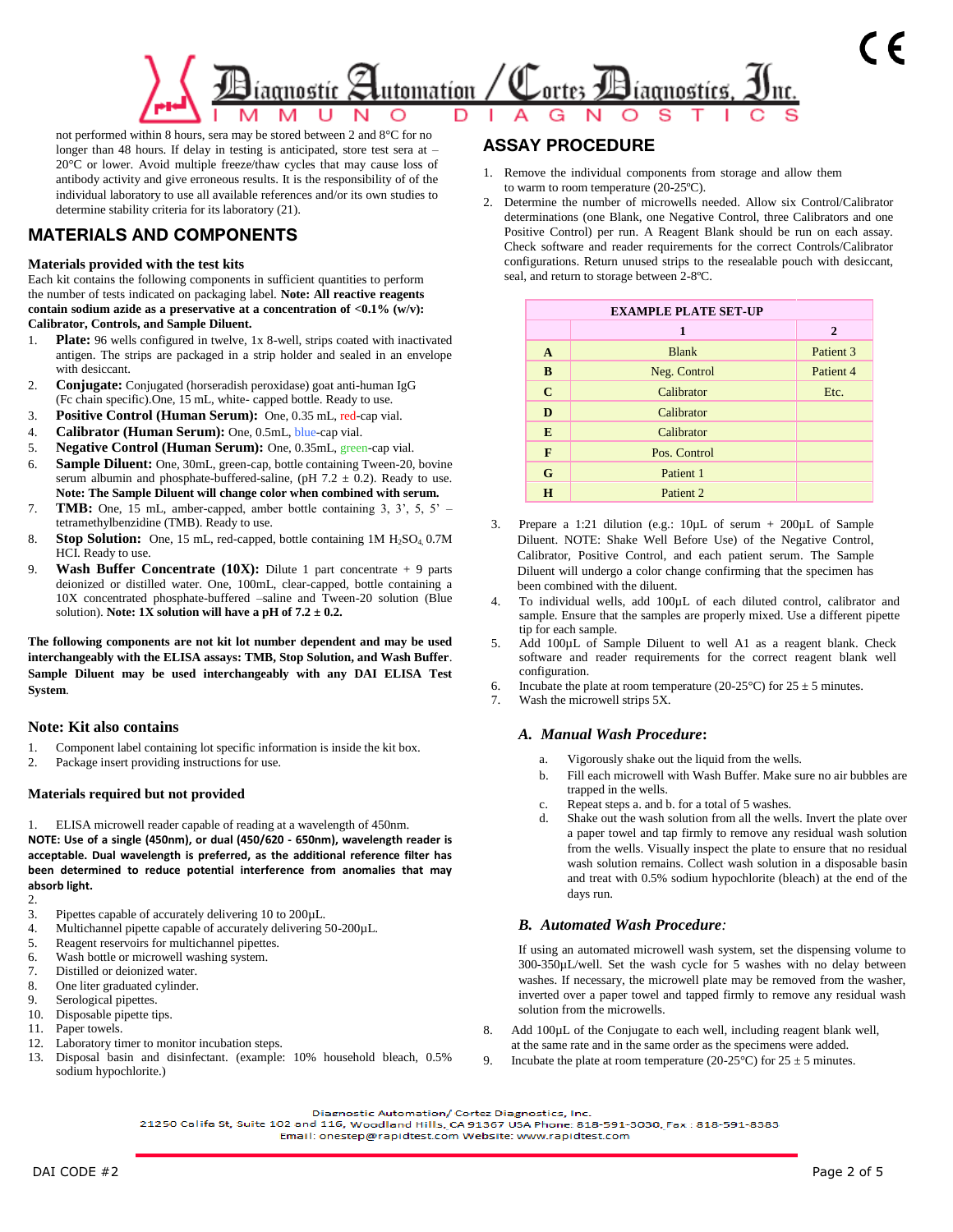

- 10. Wash the microwells by following the procedure as described in step 7.
- 11. Add 100µL of TMB to each well, including reagent blank well, at the same rate and in the same order as the specimens were added.
- 12. Incubate the plate at room temperature (20-25°C) for 10 to 15 minutes.
- 13. Stop the reaction by adding 50µL of Stop Solution to each well, including reagent blank well, at the same rate and in the same order as the TMB was added. Positive samples will turn from blue to yellow. After adding the Stop Solution, tap the plate several times to ensure that the samples are thoroughly mixed.
- 14. Set the microwell reader to read at a wavelength of 450nm and measure the optical density (OD) of each well against the reagent blank. The plate should be read within 30 minutes after the addition of the Stop Solution.

#### **ABBREVIATED TEST PROCEDURE**

- 1. Dilute Serum 1:21.
- 2. Add diluted sample to mirowell 100µL/well.
- 3. Incubate  $25 \pm 5$  minutes.
- 4. Wash.
- 5. Add Conjugate 100µL/well.
- 6. Incubate  $25 \pm 5$  minutes.
- 7. Wash.
- 8 Add TMB 100µL/well.
- 9. Incubate  $10 15$  minutes.
- 10. Add Stop Solution 50µL/well and mix.
- 11. READ within 30 minutes.

### **RESULTS**

#### **A. Calculations:**

#### **1.** *Correction Factor*

A cutoff OD value for positive samples has been determined by the manufacturer and correlated to the Calibrator. The correction factor (CF) will allow you to determine the cutoff value for positive samples and to correct for slight day-to-day variations in test results. The correction factor is determined for each lot of kit components and is printed on the Component List located in the kit box.

#### **2.** *Cutoff OD Value*

To obtain the cutoff OD value, multiply the CF by the mean OD of the Calibrator determined above.

(CF x *mean* OD *of Calibrator* = *cutoff* OD *value*)

#### **3.** *Index Values or OD Ratios*

Calculate the Index Value or OD Ratio for each specimen by dividing its OD value by the cutoff OD from step 2.

| <b>Mean OD of Calibrator</b>  | $=$ | 0.793                       |
|-------------------------------|-----|-----------------------------|
| <b>Correction Factor (CF)</b> | $=$ | 0.25                        |
| Cut off OD                    | $=$ | $0.793 \times 0.25 = 0.198$ |
| <b>Unknown Specimen OD</b>    | $=$ | 0.432                       |
| Specimen Index Value or OD    | $=$ | $0.432 / 0.198 = 2.18$      |
| <b>Ratio</b>                  |     |                             |

#### **4.** *Conversion of Optical Density to AAU/mL*

The conversion of OD to Autoantibody Units (AAU/mL) can be represented by the following equation:

Test Specimen AAU/mL =  $(A \times B) / C$  Where: AAU/mL = Unknown Unit Value to be determined;  $A = OD$  of the test specimen in question;  $B = Unit$  Value of the Positive Calibrator (AAU/mL) & C = The mean OD of the Calibrator.

#### **Example:**

| Test Specimen $OD = 0.946$           | Test Specimen AAU/mL = $(0.946 x$ |
|--------------------------------------|-----------------------------------|
|                                      | 155/0.435                         |
| Calibrator $OD = 0.435$              | Test Specimen=337 AAU/mL          |
| Calibrator Unit Value = $155$ AAU/mL |                                   |

#### **B. Interpretations:**

Index Values or OD ratios are interpreted as follows:

|                               | <b>Unit Values</b>  | <b>Index Value or OD Ratio</b> |
|-------------------------------|---------------------|--------------------------------|
| <b>Negative Specimens</b>     | $< 150$ AAU/mL      | ${}_{< 0.90}$                  |
| Equivocal<br><b>Specimens</b> | 150 to 180 $AAU/mL$ | 0.91 to 1.09                   |
| <b>Positive Specimens</b>     | $>180$ AAU/mL       | > 1.10                         |

Retest specimens with OD Ratio Values in the equivocal range  $(0.91 - 1.09)$  in duplicate. Report any two of the three results which agree. Evaluate repeatedly equivocal specimens using an alternate serological method and/or re-evaluated by drawing another sample one to three weeks later.

### **QUALITY CONTROL**

- Each time the assay is run the Calibrator must be run in triplicate. A reagent blank, Negative Control, and Positive Control must also be included in each assay.
- 2. Calculate the mean of the three Calibrator wells. If any of the three values differ by more than 15% from the mean, discard that value and calculate the mean using the remaining two wells.
- 3. The mean OD value for the Calibrator, and the OD values for the Positive and Negative Controls should fall within the following ranges:

|                         | <b>OD</b> Range |
|-------------------------|-----------------|
| <b>Negative Control</b> | < 0.250         |
| Calibrator              | > 0.300         |
| <b>Positive Control</b> | > 0.500         |

- a. The OD of the Negative Control divided by the mean OD of the Calibrator should be  $\leq 0.9$ .
- b. The OD of the Positive Control divided by the mean OD of the Calibrator should be  $\geq 1.25$ .
- c. If the above conditions are not met the test should be considered invalid and should be repeated.
- 4. The Positive Control and Negative Control are intended to monitor for substantial reagent failure and will not ensure precision at the assay cutoff.
- 5. Additional controls may be tested according to guidelines or requirements of local, state, and/or federal regulations or accrediting organizations.
- 6. Refer to CLSI document C24: Statistical Quality Control for Quantitative Procedures for guidance on appropriate QC practices.

### **PERFORMANCE CHARACTERISTICS**

#### **1. Comparative Study**

Technicians performed a comparative study to demonstrate the equivalence of Diagnostic Automation Inc. ELISA Sm Test System to other commercially available autoantibody ELISA test systems, using 337 serum specimens; 152 normal donor samples from the northeastern and southeastern United States, and 185 disease-state repository samples previously characterized with respect to autoantibody activity. The results of the investigation have been summarized in Tables 1 and 2 below.

#### **Table 1: Relative Sensitivity, Disease-State Specimens**

| <b>DAIELISA</b><br><b>Reactives</b> | <b>Commercial</b><br><b>ELISA</b><br><b>Reactives</b> | <b>Discrepant</b><br><b>Samples</b> | <b>Reactives After</b><br><b>Resolution of</b><br><b>Discrepants</b> | <b>Sensitivity</b> |
|-------------------------------------|-------------------------------------------------------|-------------------------------------|----------------------------------------------------------------------|--------------------|
| 13                                  | l b                                                   |                                     |                                                                      | $13/13=100%$       |

Diagnostic Automation/ Cortez Diagnostics, Inc.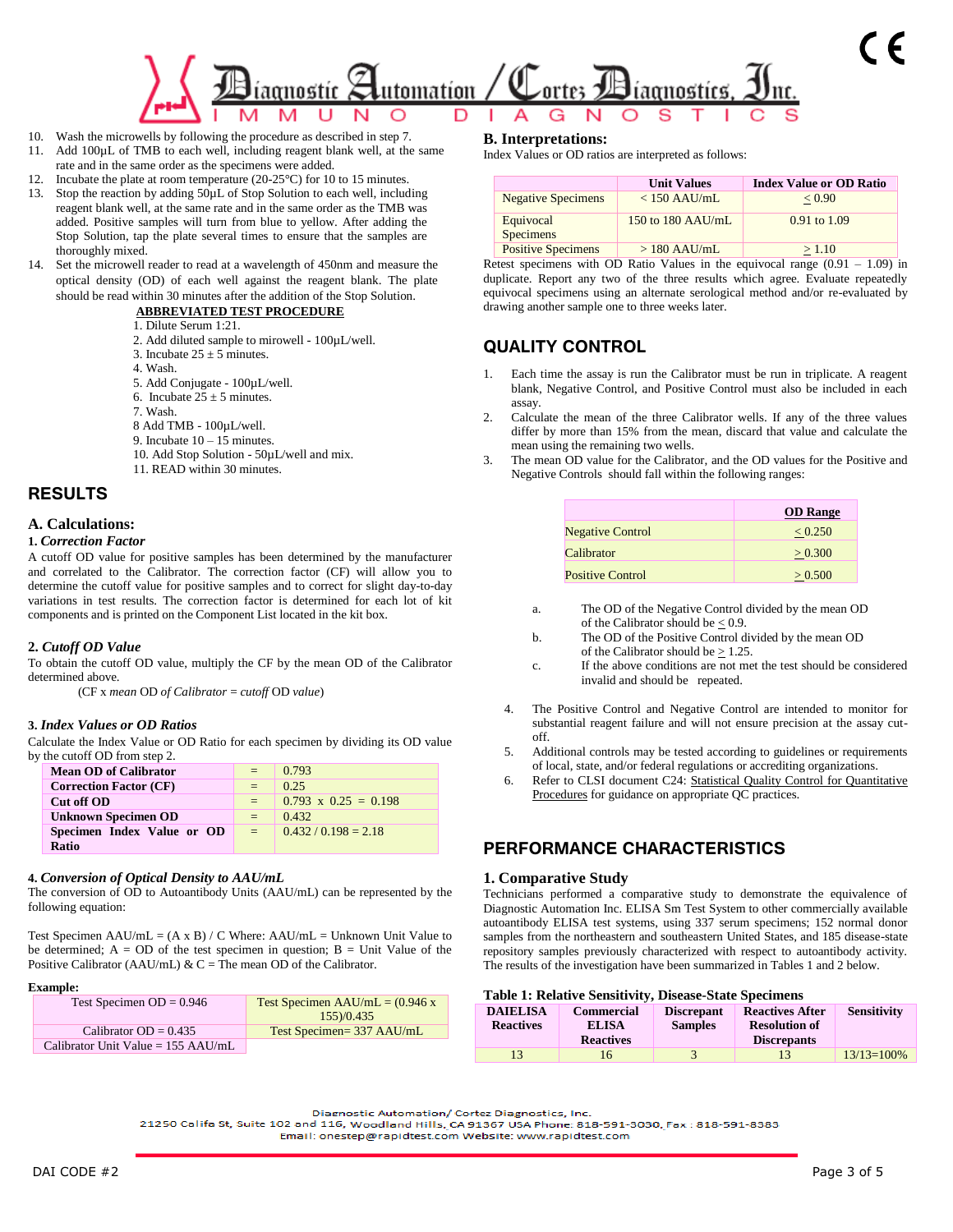

| <b>Table 2: Relative Specificity; Normal Donor Specimens</b> |                                                                                      |  |                    |               |  |  |  |  |  |  |
|--------------------------------------------------------------|--------------------------------------------------------------------------------------|--|--------------------|---------------|--|--|--|--|--|--|
| <b>DAI</b>                                                   | <b>Commercial</b><br><b>Non-reactives</b><br><b>Specificity</b><br><b>Discrepant</b> |  |                    |               |  |  |  |  |  |  |
| <b>ELISA</b>                                                 | <b>Samples</b><br><b>ELISA</b><br>After                                              |  |                    |               |  |  |  |  |  |  |
| Non-                                                         | <b>Resolution of</b><br><b>Reactives</b>                                             |  |                    |               |  |  |  |  |  |  |
| <b>Reactives</b>                                             |                                                                                      |  | <b>Discrepants</b> |               |  |  |  |  |  |  |
| 136                                                          | 137                                                                                  |  | 137                | 136/137=99.3% |  |  |  |  |  |  |

#### **2. Reproducibility**

To assess the intra-assay and inter-assay variability of the test system techinicians tested a strong positive, a low positive, and a negative sample eleven times on each of three days. The mean unit value, the standard deviation, and the percent CV were calculated for each sample. The results of this study are depicted below:

**Table 3: Reproducibility for DAI ELISA Sm Test System**

| <b>Intra-assay Reproducibility</b> |      |            |         |                         |            |         |                 |            |                                                                                                                                      |     |    |     |
|------------------------------------|------|------------|---------|-------------------------|------------|---------|-----------------|------------|--------------------------------------------------------------------------------------------------------------------------------------|-----|----|-----|
| Day 1                              |      |            |         | Day 2                   |            |         | Day 3           |            | <b>Inter-Assay</b><br><b>Reproducibility; All</b><br><b>Days Combined</b><br>Std<br>%<br>Mean<br><b>CV</b><br>Dvn<br>13<br>85<br>656 |     |    |     |
| Specimen                           | Mean | Std<br>Dvn | %<br>CV | Mean                    | Std<br>Dvn | %<br>CV | Mean            | Std<br>Dvn | %<br><b>CV</b>                                                                                                                       |     |    |     |
| High<br>Positive                   | 576  | 71         | 12      | 690                     | 71         | 10      | 702             | 29         | $\overline{4}$                                                                                                                       |     |    |     |
| Low<br>Positive                    | 460  | 43         | 9       | 587                     | 52         | 9       | 392             | 28         | $\overline{7}$                                                                                                                       | 479 | 93 | 19  |
| Negative                           | 12   | 3          | N/A     | $\overline{\mathbf{8}}$ | 3          | N/A     | $7\phantom{.0}$ |            | N/A                                                                                                                                  | 9   | 3  | N/A |

### **3. Cross Reactivity**

Specimens negative for ANA by HEp-2 IFA and positive for IgG antibody to various antigens such as EBV-VCA, EBNA, HSV-1, HSV-2, CMV, Rubella, and/or Toxo, were tested for potential cross reactivity using the DAI ELISA Sm Test System. All specimens tested were negative on the ELISA, indicating that the potential for cross reactivity with such antibodies is not likely, and therefore should not interfere with the results obtained.

# **LIMITATIONS OF PROCEDURE**

- 1. Do not make a diagnosis solely on the basis of any of the DAI ELISA Sm Test System test results.
- 2. Interpret test results in conjunction with the clinical evaluation and the results of other diagnostic procedures.

# **EXPECTED VALUES**

The expected value for a normal patient is a negative result. The number of reactives, and the degree of reactivity is dependent upon parameters such as population type being tested, treatment, etc. Each laboratory should establish their own expected values based upon the specimens typically being tested. With respect to disease-state and percent reactivity, Table 1 in the Summary and Explanation section of this package insert shows the relative frequency of autoantibody activity for various rheumatic disorders.

# **PRECAUTIONS**

- 1. For In Vitro diagnostic use.
- 2. Follow normal precautions exercised in handling laboratory reagents. In case of contact with eyes, rinse immediately with plenty of water and seek medical advice. Wear suitable protective clothing, gloves, and eye/face protection. Do not breathe vapor. Dispose of waste observing all local, state, and federal laws.
- 3. The wells of the ELISA plate do not contain viable organisms. However, consider the strips potentially biohazardous materials and handle accordingly.
- 4. The Controls are potentially biohazardous materials. Source materials from which these products were derived were found negative for HIV-1 antigen, HBsAg and for antibodies against HCV and HIV by approved test methods. However, since no test method can offer complete assurance that infectious

agents are absent, handle these products at the Biosafety Level 2 as recommended for any potentially infectious human serum or blood specimen in the Centers for Disease Control/National Institutes of Health manual "Biosafety in Microbiological and Biomedical Laboratories": Current Edition; and OSHA's Standard for Bloodborne Pathogens (20).

- 5. Adherence to the specified time and temperature of incubations is essential for accurate results. All reagents must be allowed to reach room temperature (20 - 25°C) before starting the assay. Return unused reagents to refrigerated temperature immediately after use.
- 6. Improper washing could cause false positive or false negative results. Be sure to minimize the amount of any residual wash solution; (e.g., by blotting or aspiration) before adding Conjugate or Substrate. Do not allow the wells to dry out between incubations.
- 7. The Sample Diluent, Controls, and Calibrator contain Sodium Azide at a concentration of <0.1% (w/v). Sodium Azide has been reported to form lead or copper azides in laboratory plumbing which may cause explosions upon hammering. To prevent, rinse sink thoroughly with water after disposing of solution containing Sodium Azide.
- 8. The Stop Solution is TOXIC if inhaled, has contact with skin or if swallowed. It can cause burns. In case of accident or ill feelings, seek medical advice immediately.
- 9. The TMB Solution is HARMFUL. It is irritating to eyes, respiratory system and skin.
- 10. The Wash Buffer concentrate is an IRRITANT. It is irritating to eyes, respiratory system and skin.
- 11. Wipe the bottom of the plate free of residual liquid and/or fingerprints that can alter optical density (OD) readings.
- 12. Dilution or adulteration of these reagents may generate erroneous results.
- 13. Do not use reagents from other sources or manufacturers.
- 14. TMB Solution should be colorless, very pale yellow, very pale green, or very pale blue when used. Contamination of the TMB with Conjugate or other oxidants will cause the solution to change color prematurely. Do not use the TMB if it is noticeably blue in color.
- 15. Never pipette by mouth. Avoid contact of reagents and patient specimens with skin and mucous membranes.
- 16. Avoid microbial contamination of reagents. Incorrect results may occur.
- 17. Cross contamination of reagents and/or samples could cause erroneous results.
- 18. Reusable glassware must be washed and thoroughly rinsed free of all detergents.
- 19. Avoid splashing or generation of aerosols.
- 20. Do not expose reagents to strong light during storage or incubation.
- 21. Allowing the microwell strips and holder to equilibrate to room temperature prior to opening the protective envelope will protect the wells from condensation.
- 22. Collect the wash solution in a disposal basin. Treat the waste solution with disinfectant (i.e.: 10% household bleach - 0.5% Sodium Hypochlorite). Avoid exposure of reagents to bleach fumes.
- 23. Caution: Neutralize any liquid waste at an acidic pH before adding to a bleach solution.
- 24. Do not use ELISA plate if the indicator strip on the desiccant pouch has turned from blue to pink.
- 25. Do not allow the Conjugate to come in contact with containers or instruments that may have previously contained a solution utilizing Sodium Azide as a preservative. Residual amounts of Sodium Azide may destroy the Conjugate's enzymatic activity.
- 26. Do not expose any of the reactive reagents to bleach-containing solutions or to any strong odors from bleach-containing solutions. Trace amounts of bleach (sodium hypochlorite) may destroy the biological activity of many of the reactive reagents within this Test System.

### **STORAGE**

- 1. Store the unopened kit between 2 and 8°C.
- 2. Coated microwell strips: Store between 2 and 8°C. Extra strips should be immediately resealed with desiccant and returned to proper storage. Strips are stable for 60 days after the envelope has been opened and properly

Diagnostic Automation/ Cortez Diagnostics, Inc.